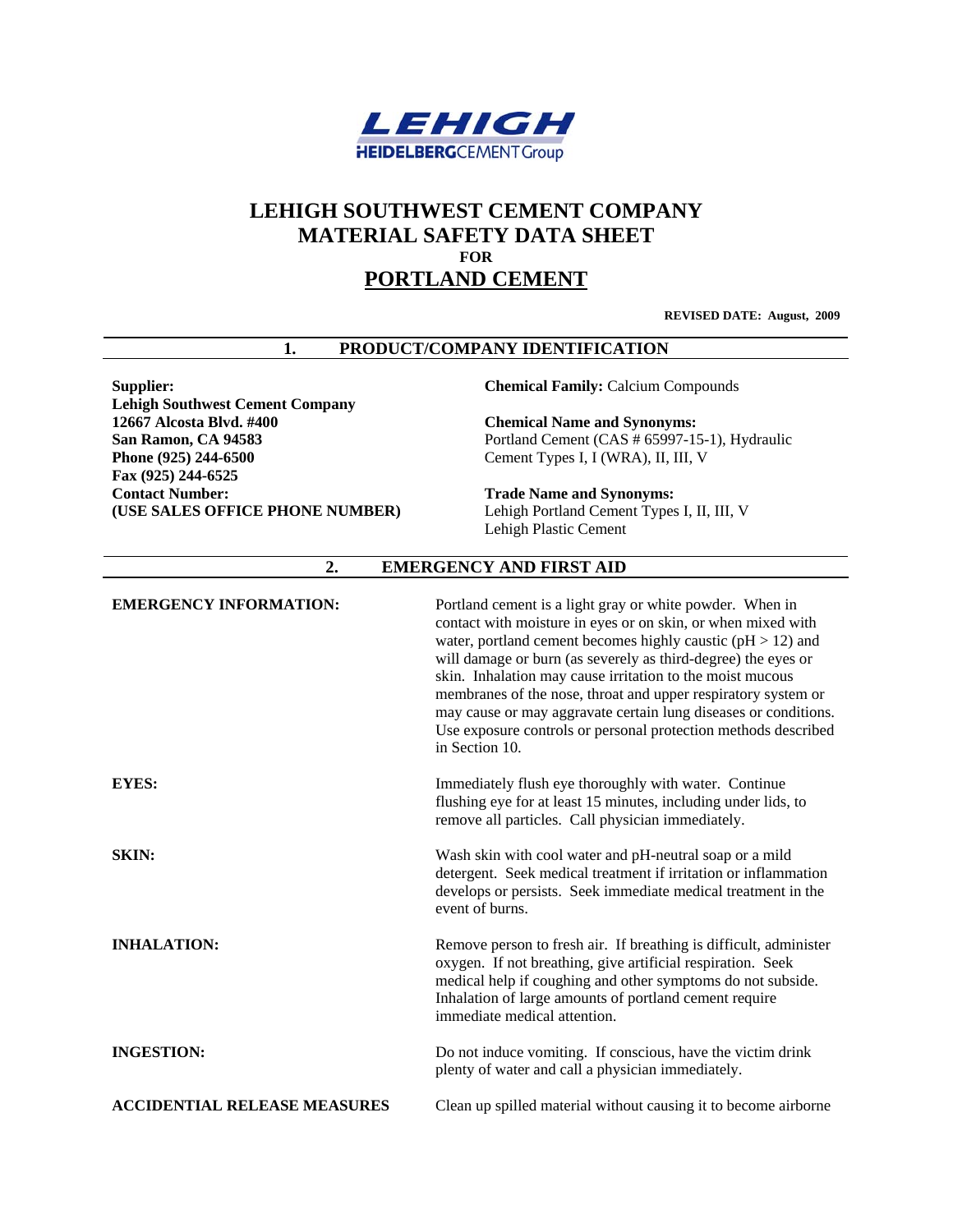or mixed with water to limit potential harm. Wear appropriate personal protective equipment. Dispose of waste material according to local, state or federal regulations.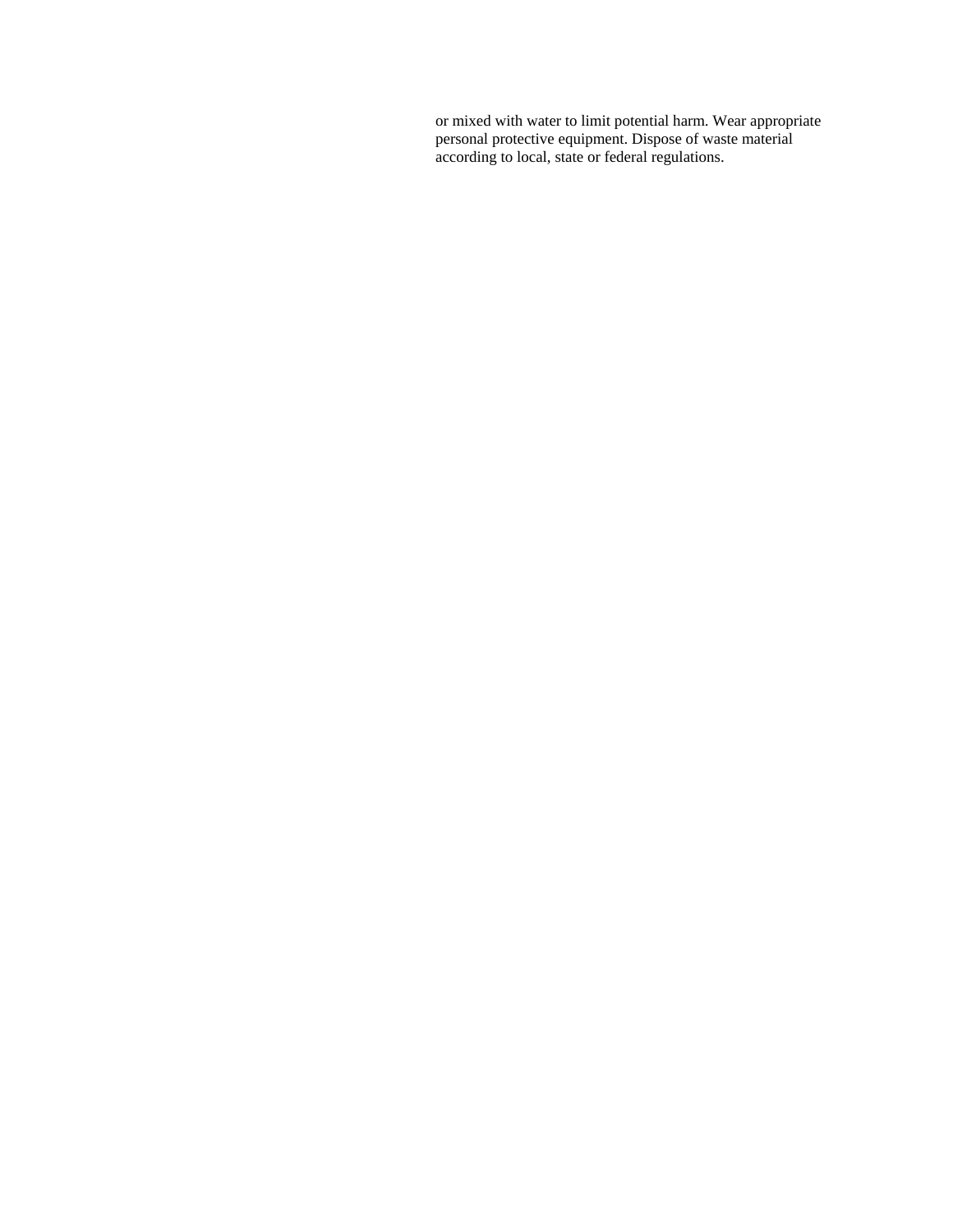#### **3. COMPOSITION INFORMATION**

**DESCRIPTION:** This product consists of finely ground portland cement clinker mixed with a small amount of gypsum (calcium sulfate dihydrate). The portland cement clinker is made by heating to a high temperature a mixture of substances such as limestone, sand, clay and shale. Portland cement is essentially hydraulic calcium silicates contained in a crystalline mass, not separable into individual components. Major compounds are:

| $3CaO-SiO2$                 | <b>Tricalcium Silicate</b> | CAS #12168-85-3     |
|-----------------------------|----------------------------|---------------------|
| $2CaO-SiO2$                 | Dicalcium Silicate         | CAS #10034-77-2     |
| $3CaO•Al2O3$                | Tricalcium Aluminate       | CAS #12042-78-3     |
| $4CaO•Al2O3·Fe2O3$          | Tetracalcium               | CAS #12068-35-8     |
|                             | aluminoferrite             |                     |
| $CaSO_4$ •2H <sub>2</sub> O | Calcium Sulfate            | CAS #7778-18-9      |
|                             | dihydrate (Gypsum)         | $(CAS #13397-24-5)$ |

#### **4. HAZARDOUS INGREDIENTS**

| <b>COMPONENT</b>                                                                          | <b>OSHA PEL</b><br>(8-Hour TWA)                                                                                                           | <b>ACGIH TLV-TWA</b><br>$(1995-1996)$       | <b>NIOSH REL</b><br>(8-Hour TWA)                 |
|-------------------------------------------------------------------------------------------|-------------------------------------------------------------------------------------------------------------------------------------------|---------------------------------------------|--------------------------------------------------|
| <b>Portland Cement</b> (CAS #65997-15-1)<br>50 to 95% by weight                           | 5 mg respirable dust/ $m3$<br>15 mg total dust/ $m3$                                                                                      | -----------------<br>10 mg total dust/ $m3$ |                                                  |
| Calcium sulfate (CAS #7778-18-9)<br>[Gypsum $(CAS #13397-24-5)$ ]<br>$0$ to 10% by weight | 5 mg respirable dust/ $m3$<br>15 mg total dust/ $m3$                                                                                      | 10 mg total dust/ $m3$                      |                                                  |
| <b>Iron oxide</b> $(CAS #1309-37-1)$<br>$0$ to 15% by weight                              | $10 \text{ mg/m}^3$                                                                                                                       | $5 \text{ mg/m}^3$                          |                                                  |
| Calcium carbonate (CAS #1317-65-3)<br>0 to 5% by weight                                   | 5 mg respirable dust/ $m3$<br>15 mg total dust/ $m3$                                                                                      | 10 mg total dust/ $m3$                      |                                                  |
| Magnesium oxide (CAS #1309-48-4)<br>$0$ to 5% by weight                                   | 15 mg total dust/ $m3$                                                                                                                    | 10 mg total dust/ $m3$                      |                                                  |
| Calcium oxide $(CAS #1305-78-8)$<br>0 to $5\%$ <sup>1</sup> by weight                     | $5 \text{ mg/m}^3$                                                                                                                        | $2 \text{ mg/m}^3$                          |                                                  |
| Crystalline silica $(CAS #14808-60-7)$<br>0 to 5% by weight                               | 10 mg of respirable dust/ $m3$<br>% $SiO_2 + 2$<br>30 mg of total dust/ $m^3$<br>% $SiO_2 + 2$<br>$250$ million particles/ft <sup>3</sup> | 0.05 mg respirable quartz/ $m3$             | 0.05 mg respirable quartz<br>dust/m <sup>3</sup> |

#### TRACE INGREDIENTS:

 $\overline{\phantom{a}}$ 

Due to the use of substances mined from the earth's crust, trace amounts of naturally occurring, potentially harmful constituents may be detected during chemical analysis. Portland cement may contain up to 0.75% insoluble residue. A small amount of this residue includes free crystalline silica. Portland cement also may contain trace (<0.05%) amounts of chromium salts or compounds (including hexavalent chromium) or other metals (including nickel compounds) found to be hazardous or toxic in some chemical forms. These metals are present mostly as trace substitutions within the principal minerals. Other trace constituents may include potassium and sodium sulfate compounds.

%  $SiO_2 + 5$ 

<span id="page-2-0"></span><sup>&</sup>lt;sup>1</sup> If Portland/Lime blended product "0 to 25%" values.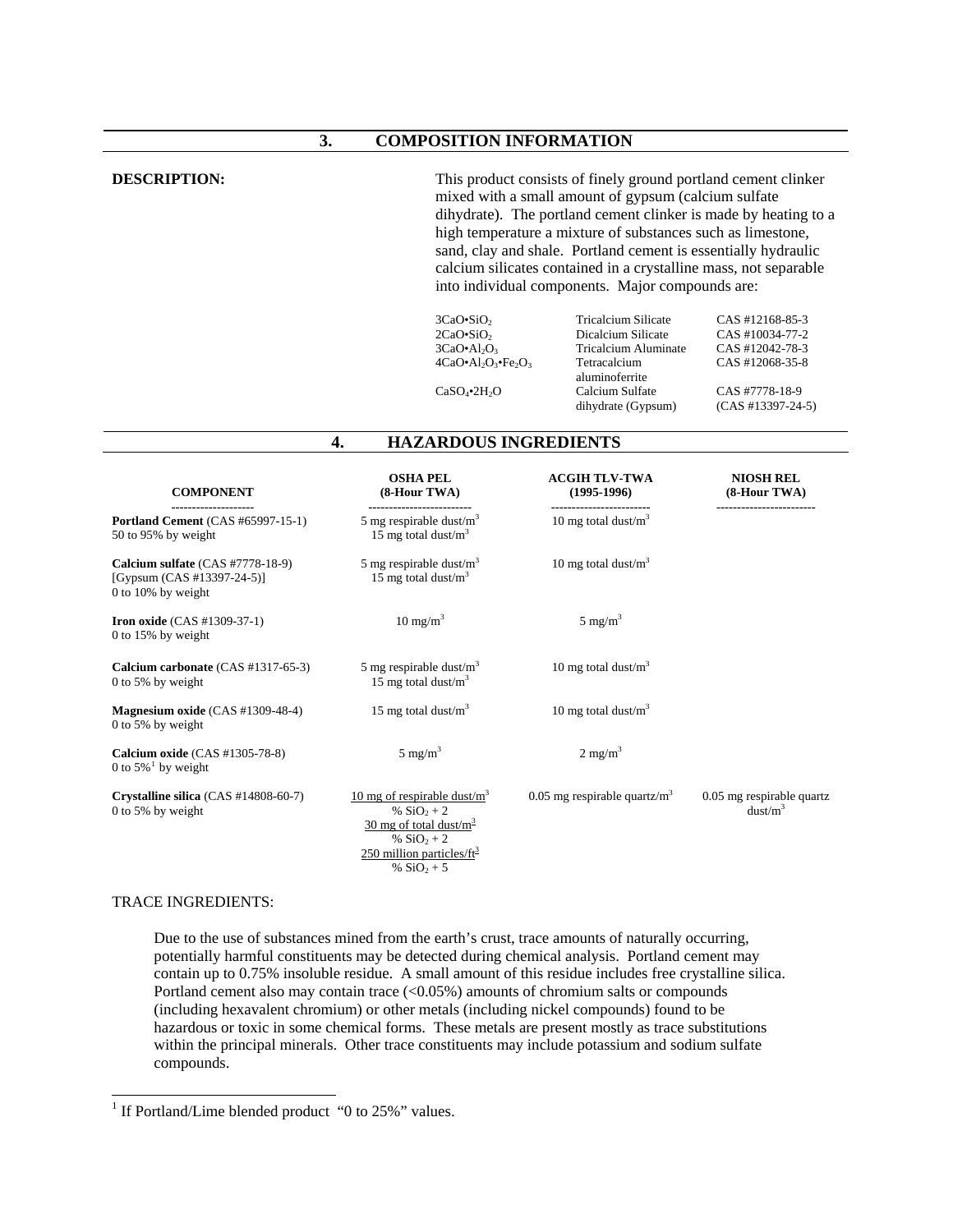# **5. HAZARD IDENTIFICATION**

| POTENTIAL HEALTH EFFECTS:      | NOTE: Potential health effects may vary depending upon the<br>duration and degree of exposure. To reduce or eliminate health<br>hazards associated with this product, use exposure controls or<br>personal protection methods as described in Section 10.                                                                                                                                                                      |
|--------------------------------|--------------------------------------------------------------------------------------------------------------------------------------------------------------------------------------------------------------------------------------------------------------------------------------------------------------------------------------------------------------------------------------------------------------------------------|
| <b>EYE CONTACT:</b>            | (Acute/Chronic) Exposure to airborne dust may cause<br>immediate or delayed irritation or inflammation of the cornea.<br>Eye contact by larger amounts of dry powder or splashes of wet<br>portland cement may cause effects ranging from moderate eye<br>irritation to chemical burns and blindness.                                                                                                                          |
| <b>SKIN CONTACT:</b>           | (Acute) Exposure to dry portland cement may cause drying of<br>the skin with consequent mild irritation or more significant<br>effects attributable to aggravation of other conditions.<br>Discomfort or pain cannot be relied upon to alert a person to a<br>hazardous skin exposure.                                                                                                                                         |
|                                | (Chronic) Dry portland cement coming in contact with wet skin<br>or exposure to wet portland cement may cause more severe skin<br>effects, including thickening, cracking or fissuring of the skin.<br>Prolonged exposure can cause severe skin damage in the form of<br>chemical (caustic) burns.                                                                                                                             |
|                                | (Acute/Chronic) Some individuals may exhibit an allergic<br>response upon exposure to portland cement. The response may<br>appear in a variety of forms ranging from a mild rash to severe<br>skin ulcers.                                                                                                                                                                                                                     |
| <b>INHALATION:</b>             | (Acute) Exposure to portland cement may cause irritation to the<br>moist mucous membranes of the nose, throat and upper<br>respiratory system. Pre-existing upper respiratory and lung<br>diseases may be aggravated by inhalation of portland cement.                                                                                                                                                                         |
|                                | (Chronic) Inhalation exposure to free crystalline silica may<br>cause delayed lung injury including silicosis, a disabling and<br>potentially fatal lung disease, and/or cause or aggravate other<br>lung diseases or conditions.                                                                                                                                                                                              |
| <b>INGESTION:</b>              | (Acute/Chronic) Internal discomfort or ill effects are possible if<br>large quantities are swallowed.                                                                                                                                                                                                                                                                                                                          |
| <b>CARCINOGENIC POTENTIAL:</b> | Portland cement is not recognized as a carcinogen by NTP,<br>OSHA, or IARC. However, it may contain trace amounts of<br>heavy metals recognized as carcinogens by these organizations.<br>In addition, IARC classifies crystalline silica, a trace constituent,<br>as a known human carcinogen (Group I). NTP has characterized<br>respirable silica as "reasonably anticipated to be a carcinogen."<br>(See also Section 13.) |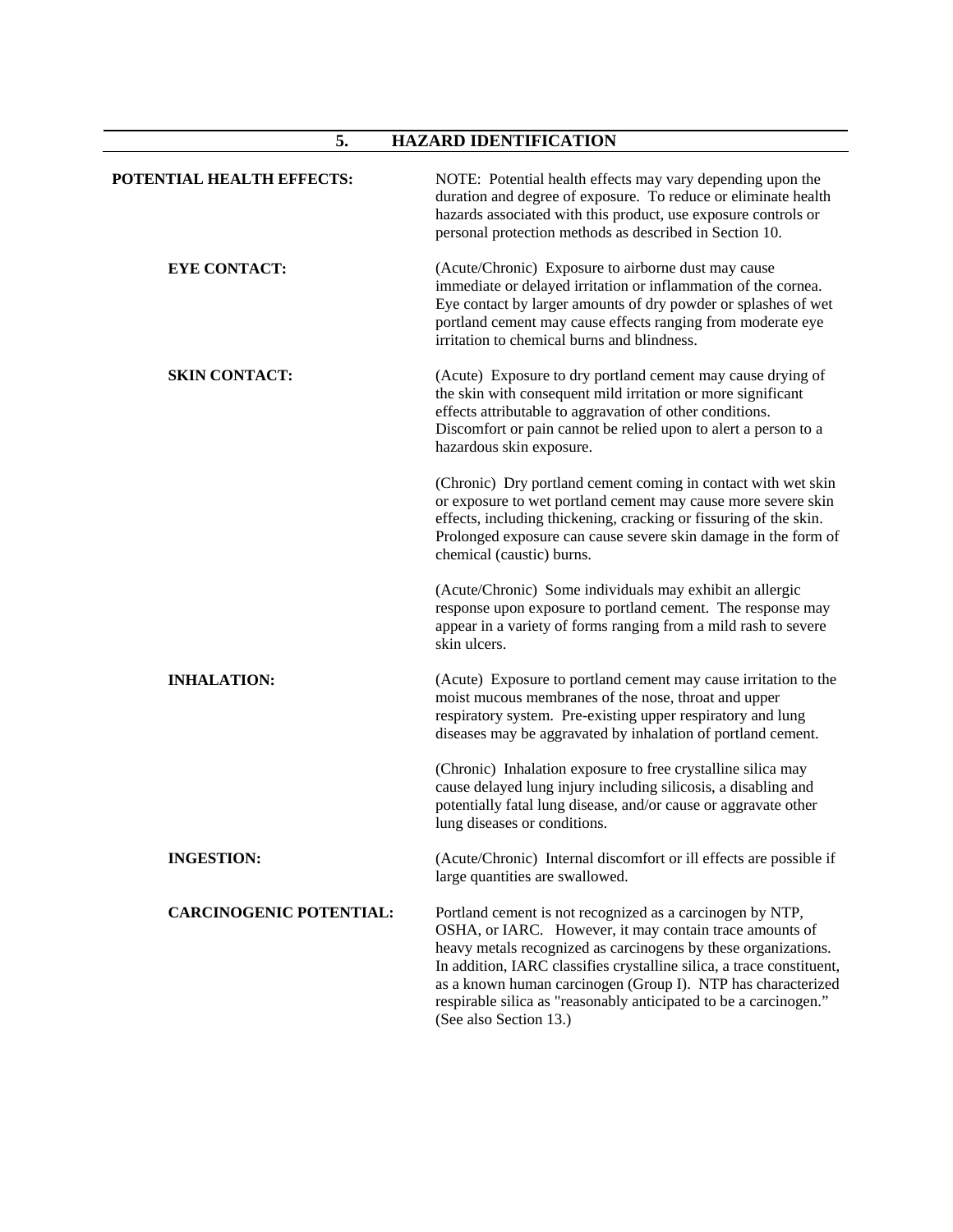#### **6. PHYSICAL/CHEMICAL DATA**

| APPEARANCE/ODOR:                                | Gray, white or colored<br>powder, odorless | PHYSICAL STATE:             | Solid (Powder)                               |
|-------------------------------------------------|--------------------------------------------|-----------------------------|----------------------------------------------|
| <b>BOILING POINT:</b>                           | $>1000^{\circ}$ C                          | <b>MELTING POINT:</b>       | Not applicable                               |
| <b>VAPOR PRESSURE:</b>                          | Not applicable                             | <b>VAPOR DENSITY:</b>       | Not applicable                               |
| pH (IN WATER) (ASTM D<br>$1293-95$              | $12 \text{ to } 13$                        | <b>SOLUBILITY IN WATER:</b> | Slightly soluble $(0.1\% \text{ to } 1.0\%)$ |
| SPECIFIC GRAVITY (H <sub>2</sub> O<br>$= 1.0$ : | 3.15                                       | EVAPORATION RATE:           | Not applicable                               |
| 7.<br><b>FIRE AND EXPLOSION</b>                 |                                            |                             |                                              |

|      | -- |                               |      |
|------|----|-------------------------------|------|
| None |    | <b>LOWER EXPLOSIVE LIMIT:</b> | None |
|      |    |                               |      |

FLASH POINT:

| AUTO IGNITION<br>TEMPERATURE:                      | Not combustible | UPPER EXPLOSIVE LIMIT:                      | None |
|----------------------------------------------------|-----------------|---------------------------------------------|------|
| <b>FLAMMABLE LIMITS</b>                            | Not applicable  | SPECIAL FIRE FIGHTING<br><b>PROCEDURES:</b> | None |
| <b>EXTINGUISHING MEDIA:</b>                        | Not combustible | UNUSUAL FIRE AND EXPLOSION<br>HAZARDS:      | None |
| <b>HAZARDOUS</b><br><b>COMBUSTION</b><br>PRODUCTS: | None            |                                             |      |

# **8. STABILITY AND REACTIVITY DATA**

| <b>STABILITY:</b>                | Product is stable. Keep dry until used.                                                                                                                                                                                                                     |
|----------------------------------|-------------------------------------------------------------------------------------------------------------------------------------------------------------------------------------------------------------------------------------------------------------|
| <b>CONDITIONS TO AVOID:</b>      | Unintentional contact with water. Contact with water will result<br>in hydration and produces (caustic) calcium hydroxide.                                                                                                                                  |
| INCOMPATIBILITY:                 | Wet portland cement is alkaline. As such, it is incompatible.<br>with acids, ammonium salts and aluminum metal.                                                                                                                                             |
| <b>HAZARDOUS DECOMPOSITION:</b>  | Will not occur.                                                                                                                                                                                                                                             |
| <b>HAZARDOUS POLYMERIZATION:</b> | Will not occur.                                                                                                                                                                                                                                             |
| 9.                               | PRECAUTIONS FOR HANDLING, STORAGE AND DISPOSAL                                                                                                                                                                                                              |
| <b>HANDLING AND STORAGE</b>      | Keep dry until used. Handle and store in a manner so that<br>airborne dust does not exceed applicable exposure limits. Use<br>adequate ventilation and dust collection. Use exposure control<br>and personal protection methods as described in Section 10. |

**SPILL:** Use dry clean-up methods that do not disperse dust into the air or entry into surface water. Material can be used if not contaminated. Place in an appropriate container for disposal or use. Avoid inhalation of dust and contact with skin and eyes. Use exposure control and personal protection methods as described in Section 10.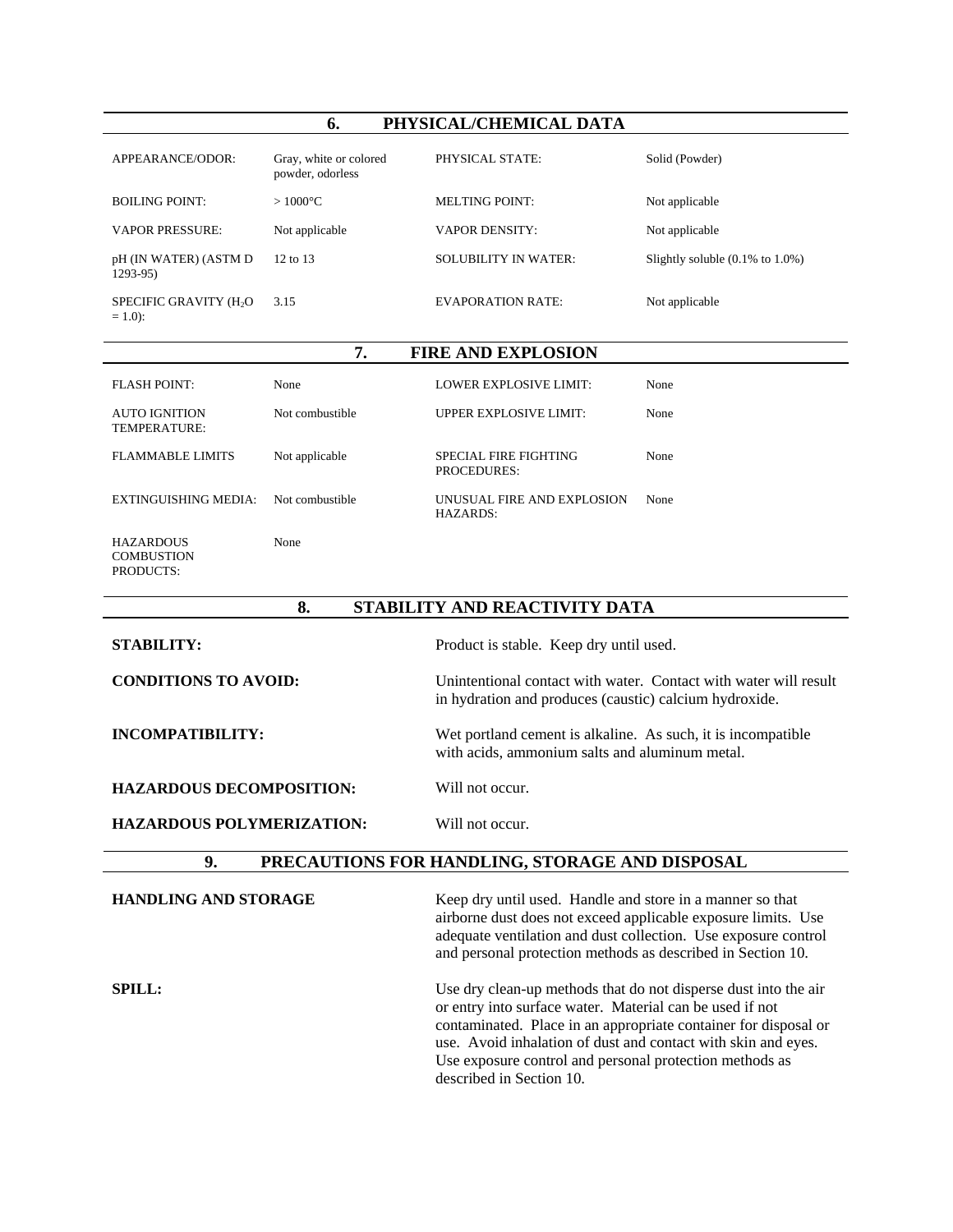**DISPOSAL:** Comply with all applicable local, state and federal regulations for disposal of unusable or contaminated materials. Dispose of packaging/containers according to local, state and federal regulations.

# **10. EXPOSURE CONTROLS/PERSONAL PROTECTION**

| <b>RESPIRATORY PROTECTION:</b> | Use local exhaust or general dilution ventilation to control dust<br>levels below applicable exposure limits. Minimize dispersal of<br>dust into the air.                                                                                                                                                                                                                                                  |
|--------------------------------|------------------------------------------------------------------------------------------------------------------------------------------------------------------------------------------------------------------------------------------------------------------------------------------------------------------------------------------------------------------------------------------------------------|
|                                | If local or general ventilation is not adequate to control dust<br>levels below applicable exposure limits or when dust causes<br>irritation or discomfort, use MSHA/NIOSH approved<br>respirators.                                                                                                                                                                                                        |
| <b>EYE PROTECTION:</b>         | Wear safety glasses with side shields or goggles to avoid contact<br>with the eyes. In extremely dusty environments and<br>unpredictable environments, wear tight-fitting unvented or<br>indirectly vented goggles to avoid eye irritation or injury.<br>Contact lenses should not be worn when handling cement or<br>cement containing products.                                                          |
| <b>SKIN PROTECTION:</b>        | Wear impervious abrasion- and alkali-resistant gloves, boots,<br>long-sleeved shirt, long pants or other protective clothing to<br>prevent skin contact. Promptly remove clothing dusty with dry<br>portland cement or clothing dampened with moisture mixed with<br>portland cement, and launder before re-use. If contact occurs,<br>wash areas contacted by material with pH neutral soap and<br>water. |

## **11. TRANSPORTATION DATA**

Portland cement is not hazardous under U.S. DOT regulations.

### **12. TOXICOLOGICAL AND ECOLOGICAL INFORMATION**

For a description of available, more detailed toxicological and ecological information, contact Lehigh Cement Company.

#### **13. OTHER REGULATORY INFORMATION**

| Status under US OSHA Hazard Communication<br>Rule 29 CFR 1910.1200:   | Portland cement is considered a hazardous chemical under this<br>regulation and should be included in the employer's hazard<br>communication program. |
|-----------------------------------------------------------------------|-------------------------------------------------------------------------------------------------------------------------------------------------------|
| Status under CERCLA/Superfund, 40 CFR 117<br>and $302$ :              | Not listed.                                                                                                                                           |
| Hazard Category under SARA (Title III),<br>Sections $311$ and $312$ : | Portland cement qualifies as a hazardous substance with delayed<br>health effects.                                                                    |
| Status under SARA (Title III), Section 313:                           | Maybe subject to reporting requirements under Section 313.<br>Contact sales office for further information.                                           |